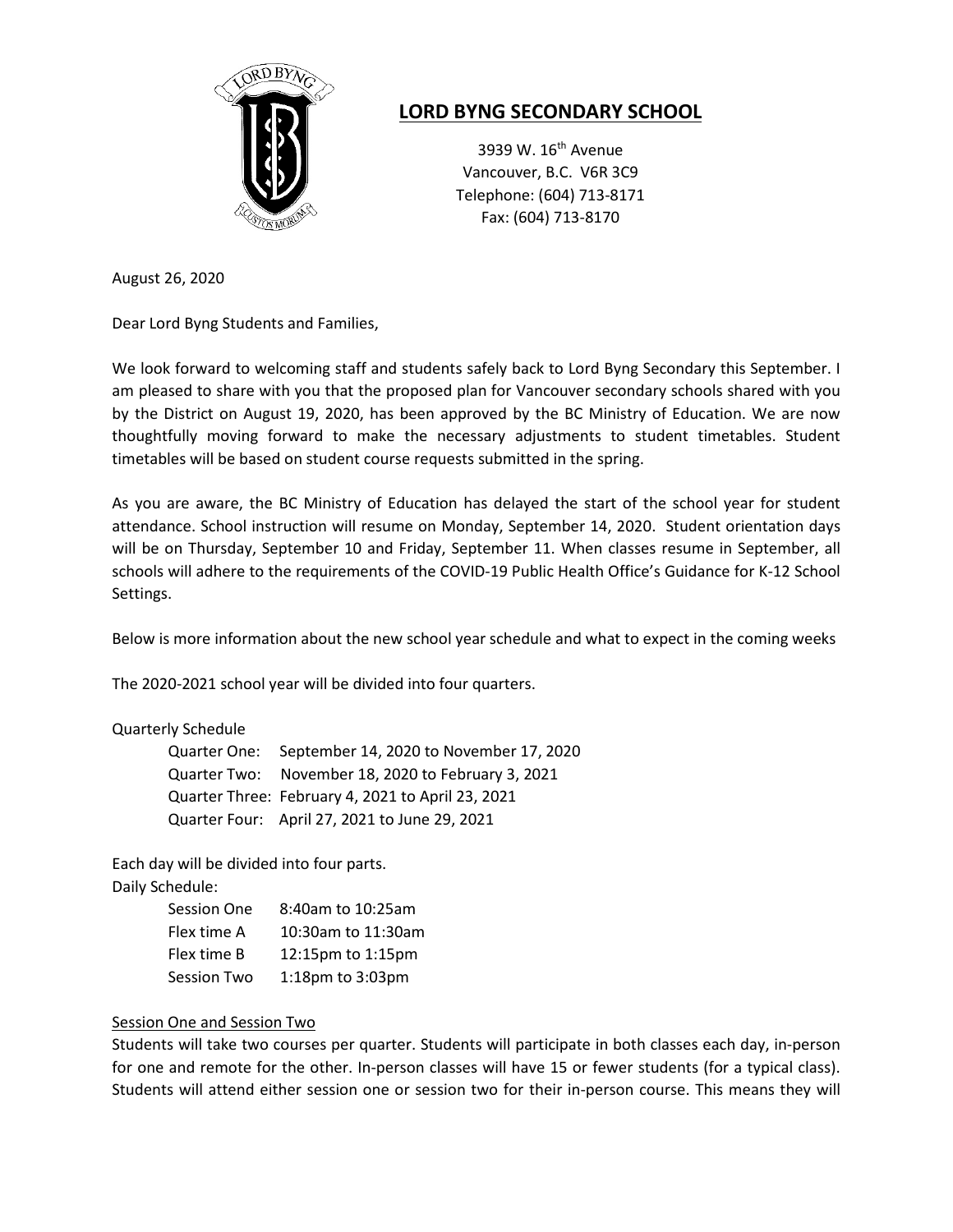attend school every day in the morning or in the afternoon. Both courses in the quarter will rotate between in-person and remote learning in a two-week cycle to ensure a learning group of less than 120 as directed by the Provincial Health Office. Some students may have an additional in-person course that takes place during flex time. The flex time schedule is unique to our school and will vary from student to student. There will be designated spaces at school for students who need to access technology or WIFI to support their coursework. Details about accessing this space will be provided at a later date. For more detailed information, please watch our [secondary school video.](https://www.youtube.com/watch?v=UW9GAj3n3ss)

## Flex Time

Flex times A and B will be for courses that need to be run outside of the quarterly schedule for educational and student support purposes. Flex time will be included in each student's timetable.

## Student Specific Timetables

We will distribute student schedules prior to Friday, September 11<sup>th</sup>.

### Special Education Programs

Students in self-contained special education programs will attend their regularly scheduled program as per their bus schedule beginning on Thursday, September 10. Students will receive their health and safety orientation during the first two days. First Student Bus schedules will be sent to individual families with specific pick-up and drop-off times. If you have questions about your child's program, contact Learning Services (604-713-5202) or your program teacher. Please note, teachers do not return to work until Tuesday, September 8.

### Off Timetable Courses

Off timetable courses will continue to run off-time table (for schools offering off timetable courses). Information about this will be on your child's timetable.

## Lockers

Lockers will not be issued to students at this time. Students are expected to bring their materials to and from school each day. Accommodations can be made in special circumstances. Please contact your child's resource teacher or counsellor.

## Lunch

Our schedule is designed to reduce contacts between students so there will be no common lunch period. At this time, our cafeteria will not serve lunch and students are expected to leave the school after their scheduled session and flex time. The lunch programs for students and families that were established in the spring will continue.

#### Microsoft Teams

In preparation for September, we ask that students update their Microsoft Office 365 accounts prior to the start of the school year – reset passwords at <https://studentpass.vsb.bc.ca/> or email [studentpasswords@vsb.bc.ca.](mailto:studentpasswords@vsb.bc.ca) Students will use Microsoft Teams as their remote learning platform.

If your child is in need of additional social-emotional support, feels anxious about school or if you are uncertain at this time if your child will return to in-person instruction, please contact your child's counsellor. Counsellors will be at school starting Monday, August  $31<sup>st</sup>$ , more information on their